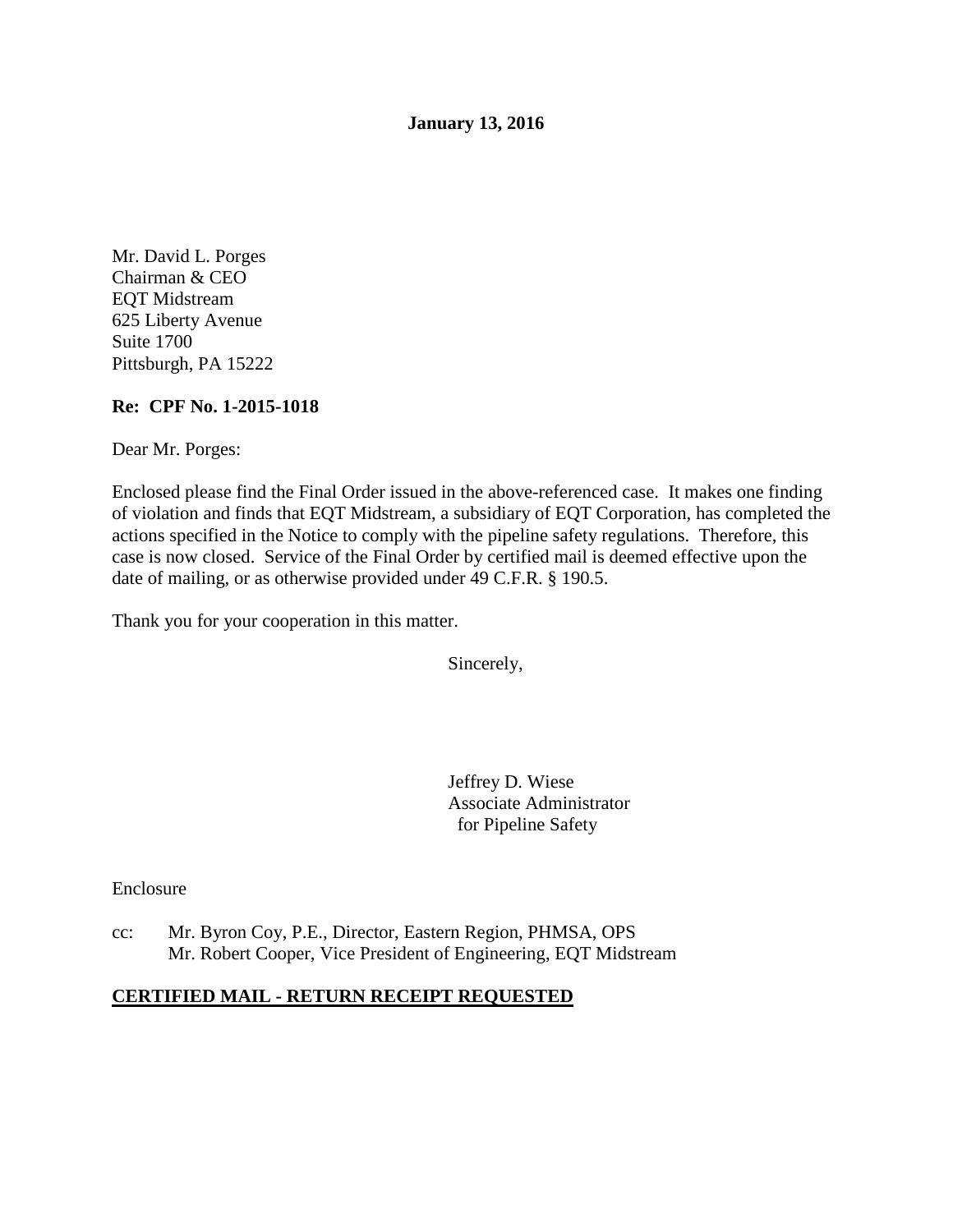#### **U.S. DEPARTMENT OF TRANSPORTATION PIPELINE AND HAZARDOUS MATERIALS SAFETY ADMINISTRATION OFFICE OF PIPELINE SAFETY WASHINGTON, D.C. 20590**

**)** 

**)** 

**)** 

**In the Matter of )** 

**EQT Midstream, ) CPF No. 1-2015-1018 a subsidiary of EQT Corporation, )** 

**\_\_\_\_\_\_\_\_\_\_\_\_\_\_\_\_\_\_\_\_\_\_\_\_\_\_\_\_\_\_\_\_\_\_\_\_)** 

**\_\_\_\_\_\_\_\_\_\_\_\_\_\_\_\_\_\_\_\_\_\_\_\_\_\_\_\_\_\_\_\_\_\_\_\_** 

**Respondent. )** 

### **FINAL ORDER**

On July 17, 2014, pursuant to 49 U.S.C. § 60117, a representative of the Pipeline and Hazardous Materials Safety Administration (PHMSA), Office of Pipeline Safety (OPS), conducted an onsite pipeline safety inspection of the facilities and records of EQT Midstream (EQT or Respondent), a subsidiary of EQT Corporation, in Elizabeth, Pennsylvania. Respondent provides natural gas gathering, transmission, and storage services to EQT Production and other independent third-parties.<sup>1</sup> Respondent operates approximately 123 miles of gathering lines and 935 miles of transmission pipeline throughout Kentucky, West Virginia, and Pennsylvania.<sup>2</sup>

As a result of the inspection, the Director, Eastern Region, OPS (Director), issued to Respondent, by letter dated August 6, 2015, a Notice of Probable Violation and Proposed Compliance Order (Notice). In accordance with 49 C.F.R. § 190.207, the Notice proposed finding that EQT had violated 49 C.F.R. § 192.163 and ordering Respondent to take certain measures to correct the alleged violation.

EQT responded to the Notice by letter dated September 22, 2015 (Response). The company did not contest the allegation of violation but provided information and photographs concerning the corrective actions it had taken. Respondent did not request a hearing and therefore has waived its right to one.

## **FINDING OF VIOLATION**

In its Response, EQT did not contest the allegation in the Notice that it violated 49 C.F.R.

 $\overline{a}$  $1$  EQT Corporation, website, available at https://www.eqt.com/our-business/midstream (last accessed December 15, 2015).

 $2$  Pipeline Safety Violation Report (Violation Report), (May 1, 2015) (on file with PHMSA), at 1.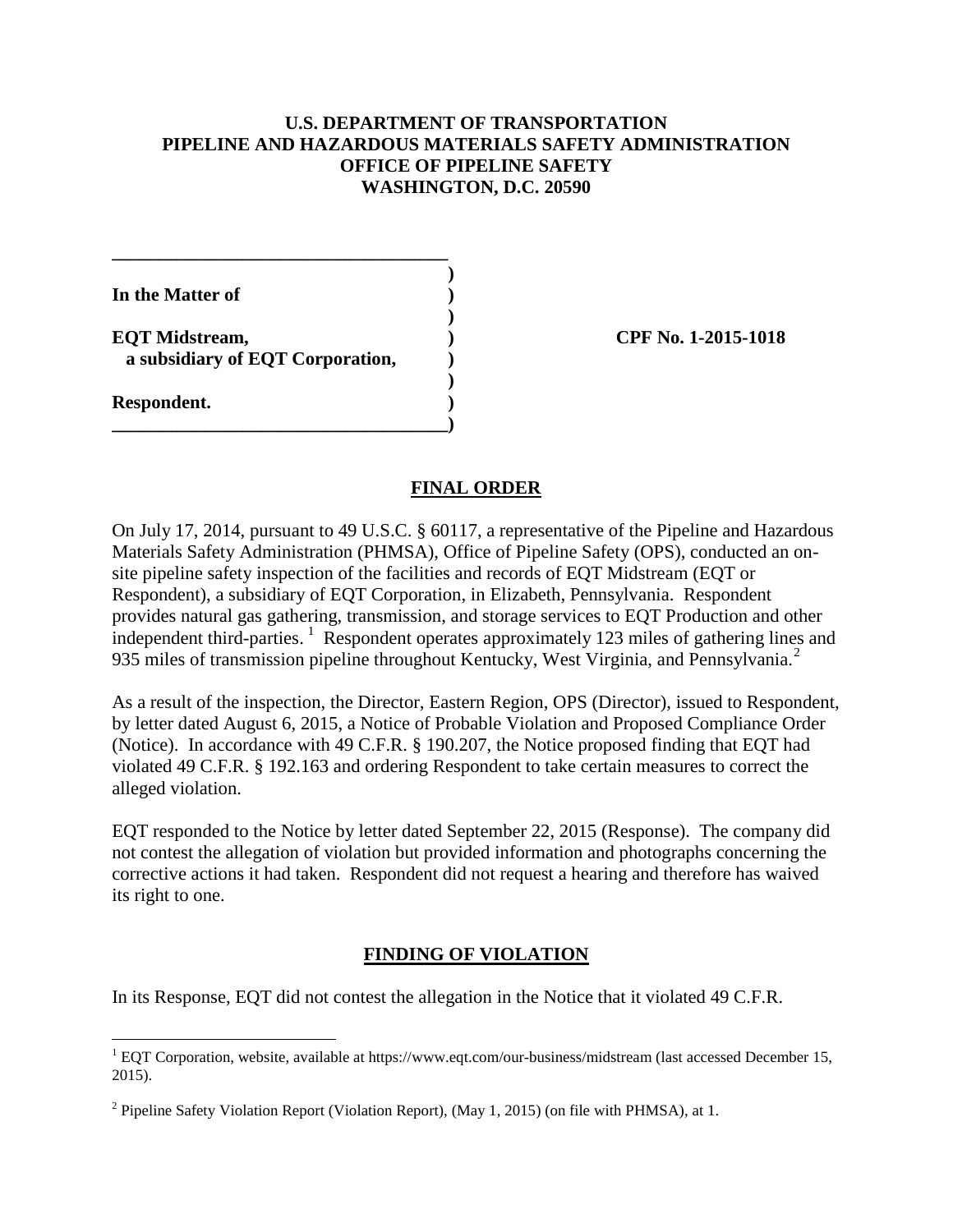Part 192, as follows:

**Item 1:** The Notice alleged that Respondent violated 49 C.F.R. § 192.163(d), which states:

## **§ 192.163 Compressor stations: Design and construction.**

 $(a) \ldots$ 

(d) *Fenced areas*. Each fence around a compressor station must have at least two gates located so as to provide a convenient opportunity for escape to a place of safety, or have other facilities affording a similarly convenient exit from the area. Each gate located within 200 feet (61 meters) of any compressor plant building must open outward and, when occupied, must be openable from the inside without a key.

The Notice alleged that Respondent violated 49 C.F.R. § 192.163(d) by failing to have a fence around each compressor station, with at least two gates so as to provide a convenient opportunity for escape to a place of safety. Specifically, the Notice alleged that Respondent's Wall Compressor Station fence had one escape gate on the west side, one escape gate on the south side, one locked vehicle gate on the west side, and one locked vehicle gate on the east side. However, the south-side escape gate opened out onto a narrow landing, approximately four feet wide, with a pathway that was heavily overgrown and 1bordered by a steep decline into a creek. Under such conditions, the south-side gate allegedly did not provide a convenient opportunity for escape.

Respondent did not contest this allegation of violation. Accordingly, based upon a review of all of the evidence, I find that Respondent violated 49 C.F.R. § 192.163(d) by failing to have at least two gates located so as to provide a convenient opportunity to escape to a place of safety.

This finding of violation will be considered a prior offense in any subsequent enforcement action taken against Respondent.

# **COMPLIANCE ORDER**

The Notice proposed a compliance order with respect to Item 1 in the Notice for violation of 49 C.F.R. § 192.163(d). Under 49 U.S.C. § 60118(a), each person who engages in the transportation of gas or who owns or operates a pipeline facility is required to comply with the applicable safety standards established under chapter 601. The Director indicates that Respondent has taken the following actions specified in the proposed compliance order:

- 1. With respect to the violation of § 192.163(d) (**Item 1**), Respondent has:
	- A. Provided at least two gates at the Wall Compressor Station in Elizabeth, Pennsylvania that provide a convenient opportunity for escape to a place of safety; and
	- B. Completed and provided documentation that supports compliance with the